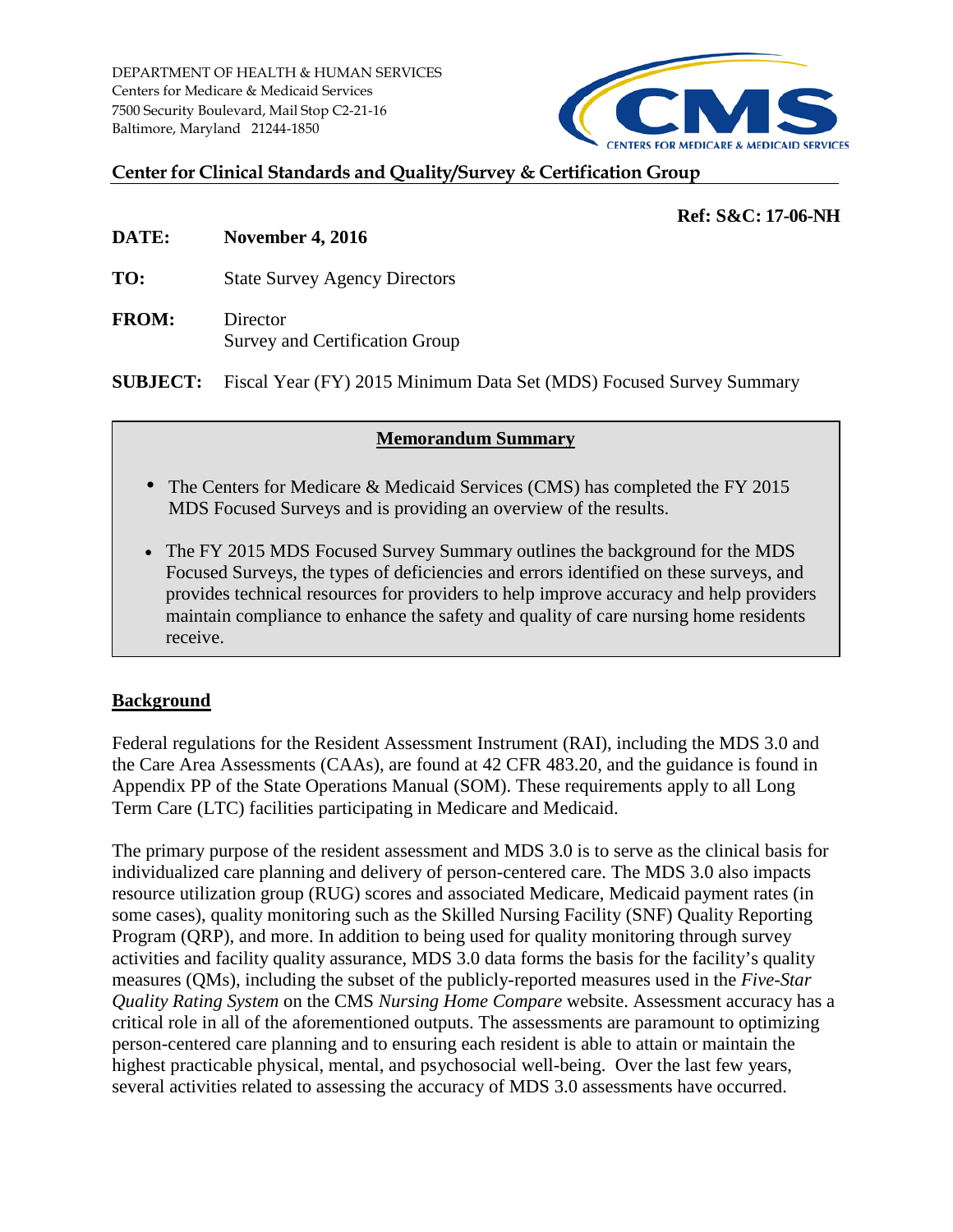#### Page 2 – State Survey Agency Directors

In 2012, the Office of Inspector General (OIG) performed a review of nursing facility records and found that one-third of the records reviewed did not contain evidence of compliance with Federal requirements regarding resident assessments.<sup>[1](#page-1-0)</sup> Also in 2012, the OIG reported that SNFs misreported information on the MDS for 47% of claims reviewed. $2$ 

In 2014, CMS, together with five volunteer States, piloted a short-term focused survey to assess MDS 3.0 coding practices and its relationship to resident care in nursing homes. After completing the pilot, CMS announced we would expand these surveys to be conducted nationwide in 2015. The surveys were also conducted in conjunction with CMS' efforts to strengthen the *Nursing Home Five-Star Quality Rating System* (see press release at [https://www.cms.gov/Newsroom/MediaReleaseDatabase/Press-releases/2014-Press-releases](https://www.cms.gov/Newsroom/MediaReleaseDatabase/Press-releases/2014-Press-releases-items/2014-10-06.html)[items/2014-10-06.html\)](https://www.cms.gov/Newsroom/MediaReleaseDatabase/Press-releases/2014-Press-releases-items/2014-10-06.html).

In October 2015, the Government Accountability Office (GAO) reviewed QMs that are calculated using MDS 3.0 assessments, and recommended CMS establish and implement a clear plan for ongoing auditing to ensure reliability of data self-reported by nursing homes, including payroll based staffing data and data used to calculate clinical quality measures based on the MDS  $3.0^{3}$  $3.0^{3}$ 

Based on the above activities, the MDS 3.0 Focused Surveys will continue to be conducted through FY 2016 and FY 2017. Additionally, we are providing information on the results of the surveys conducted in FY 2015 and technical advice so that facilities can learn from the findings and improve the accuracy of the MDS 3.0 assessments they conduct.

# **FY 2015 Results**

Below is a summary of the results from the MDS 3.0 Focused Surveys conducted in FY 2015. These surveys also included a review of facility compliance with the requirements for nurse staffing posting.

# Scope and Severity:

The majority (56%) of deficiencies were cites at a scope and severity level of "D", followed by an S/S of "E" (25%). This translates to a severity level of no actual harm with potential for more than minimal harm that is not immediate jeopardy, and a scope of isolated and pattern, respectively. Below is the percentage of deficiencies found at each level of S/S.

| <b>Scope and Severity Level</b> | <b>Percentage of Deficiencies</b> |
|---------------------------------|-----------------------------------|
|                                 | 5%                                |
|                                 | 11%                               |
|                                 | 56%                               |
|                                 | 25%                               |
|                                 | 3%                                |
|                                 | 10⁄                               |

<span id="page-1-0"></span> $\overline{a}$ <sup>1</sup> OIG, *Nursing Facility Assessments and Care Plans for Residents Receiving Atypical Antipsychotic Drugs*, OEI-07- 08-00151, July 2012<br><sup>2</sup> OIG, *Inappropriate Payments to Skilled Nursing Facilities Cost Medicare More Than a Billion Dollars in 2009*,

<span id="page-1-1"></span>OEI-02-09-00200, November, 2012

<span id="page-1-2"></span><sup>3</sup> GAO, *Nursing Home Quality,* GAO-16-33, October 2015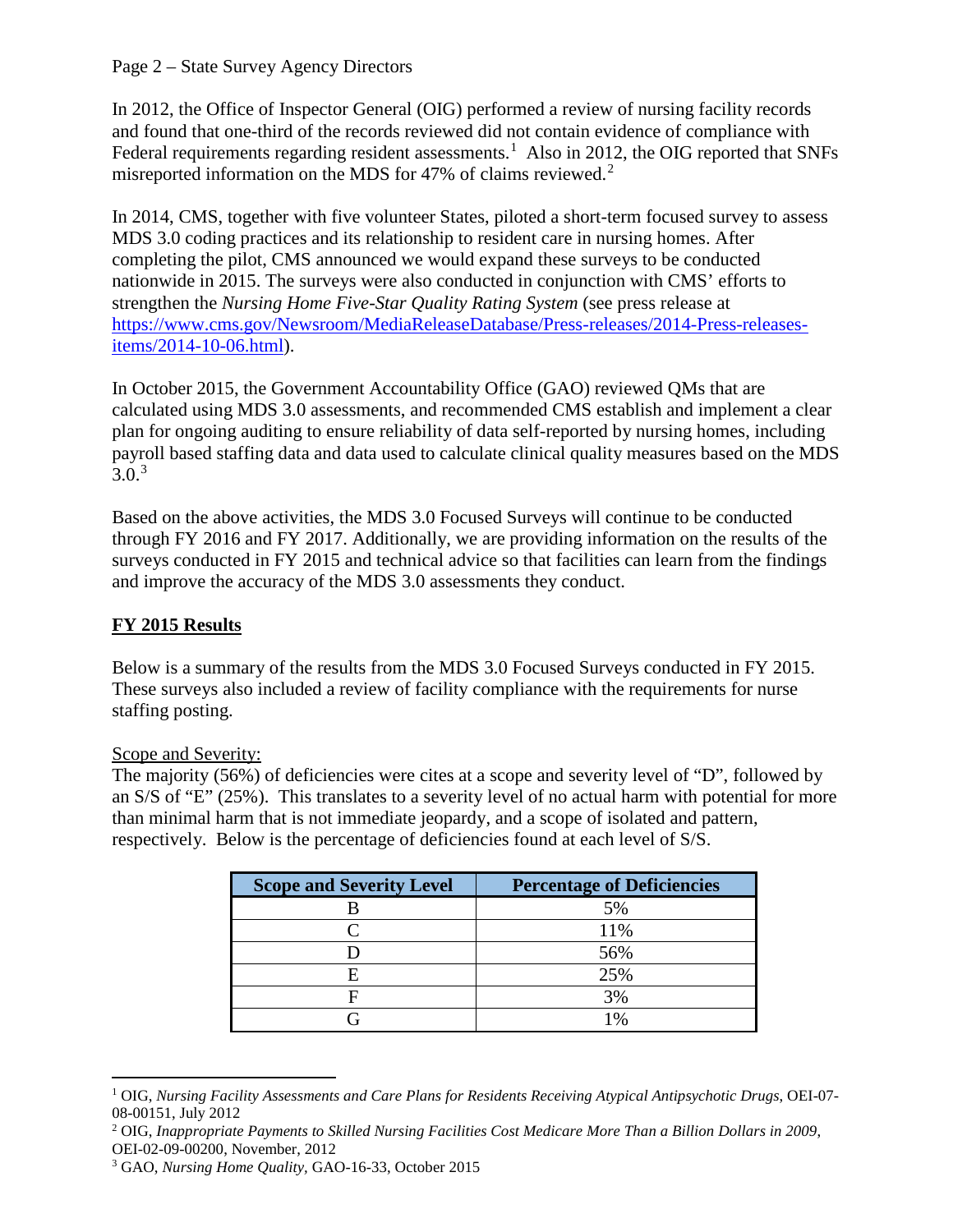### Page 3 – State Survey Agency Directors

#### Top Cited Deficiencies:

Across the scope and severity levels, there were 56 different deficiencies (F-tags) cited. The more frequently cited deficiencies are listed below.

- F278 MDS Accuracy
- F356 Posted Nursing Staffing Information
- F279 Develop Comprehensive Care Plans
- F329 Free from Unnecessary Drugs
- F314 Treatment/Services to Prevent/Heal PUs
- F315 No catheter/Prevent UTI/Restore Bladder
- F274 Comprehensive Assessment after Significant Change

#### Common Errors:

For deficiencies cited for MDS Accuracy (F-278), surveyors found trends in the types of coding errors that occurred. Below is a short summary of the most common errors found during the investigations.

- Antipsychotics:
	- o Coding inconsistent for residents with and w/o antipsychotics
	- o Incorrect number of days administered
- Restraints: Residents w/restraints not coded as having a restraint
- Falls: Residents not coded to reflect a fall when a fall had occurred
- Urinary Tract Infections (UTI)
	- o Incorrect coding based on UTI criteria in RAI Manual
- Continence/Catheters:
	- o Coding inconsistent with residents with and w/o a catheter
	- o Residents coded as having a catheter with no diagnosis
	- o Coding inconsistent with residents' actual state of continence
- Pressure Ulcers:
	- o Coding inconsistent with residents with and w/o pressure ulcers
	- o Pressure Ulcers not coded at the correct stages
	- o Coded as healed when not healed
	- o Incorrect number of pressure ulcers coded
- MDS Quarterly, Comprehensive (annual), and Significant Change in Status Assessment (SCSA):
	- o Not completed timely or not completed at all

For deficiencies related to posted staffing (F-356), surveyors found that the most common reasons for noncompliance were that the staffing posted was not up to date, and staffing records were not retained for 18 months, per regulation (42 CFR 483.30(e)).

# **Resources for Improved MDS Accuracy and Compliance**

In addition to assessing compliance with federal regulations, CMS aims to help providers maintain compliance to improve the safety and quality of care nursing home residents receive. Therefore, based on the findings of the MDS focused surveys, we are providing several resources nursing homes may access to help improve compliance: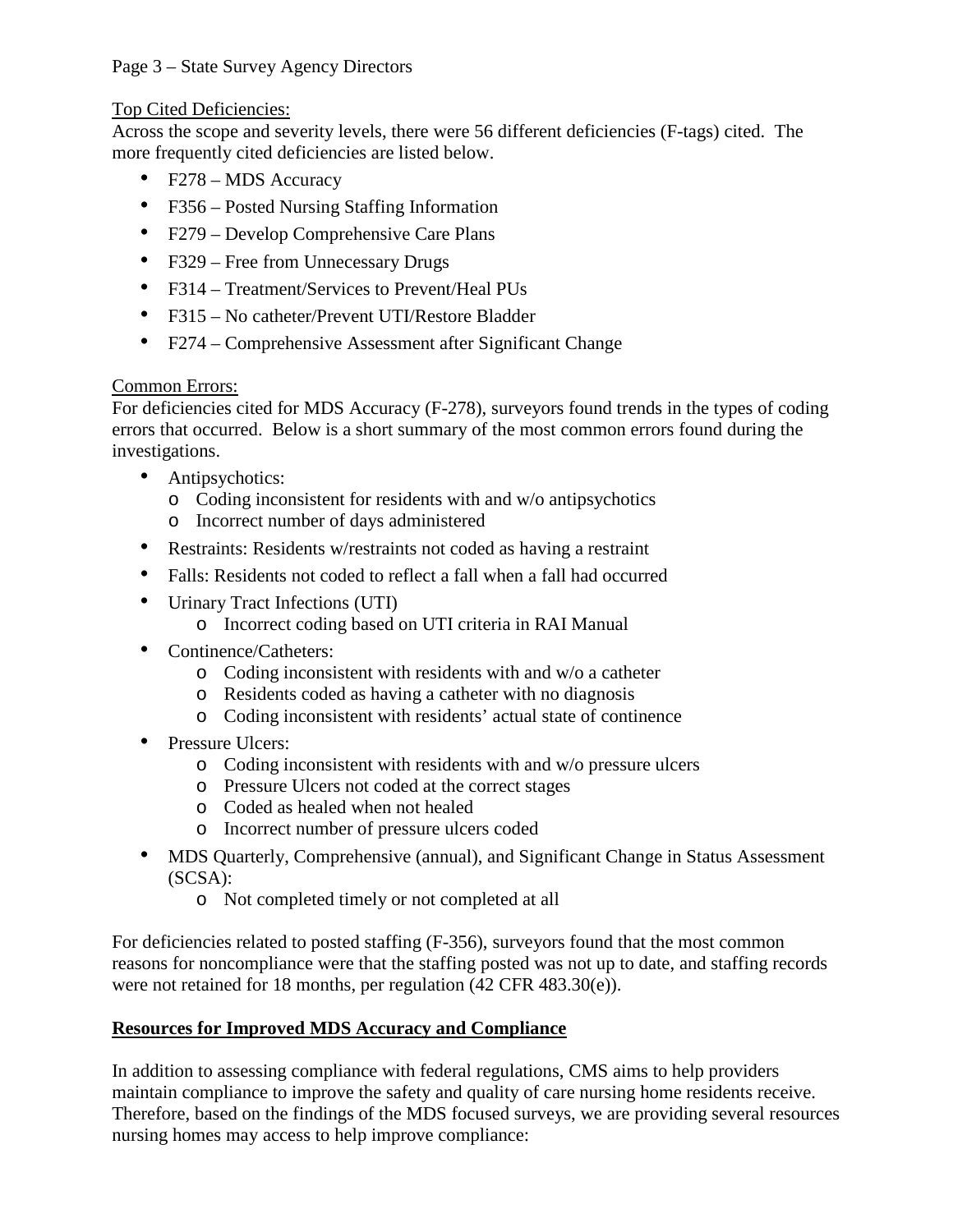- The CMS regulations for the RAI, including the MDS 3.0 and the Care Area Assessments (CAAs) are found at 42 CFR 483.20. Interpretive guidance for these regulations is found in Appendix PP of the SOM at F-tags 272 through F287 at [https://www.cms.gov/Regulations-and-](https://www.cms.gov/Regulations-and-Guidance/Guidance/Manuals/downloads/som107ap_pp_guidelines_ltcf.pdf)[Guidance/Guidance/Manuals/downloads/som107ap\\_pp\\_guidelines\\_ltcf.pdf](https://www.cms.gov/Regulations-and-Guidance/Guidance/Manuals/downloads/som107ap_pp_guidelines_ltcf.pdf)
- The RAI Manual provides instructions to accurately code the MDS assessment and provide appropriate care. This manual can be found at: [https://www.cms.gov/Medicare/Quality-Initiatives-Patient-Assessment-](https://www.cms.gov/Medicare/Quality-Initiatives-Patient-Assessment-Instruments/NursingHomeQualityInits/MDS30RAIManual.html)[Instruments/NursingHomeQualityInits/MDS30RAIManual.html.](https://www.cms.gov/Medicare/Quality-Initiatives-Patient-Assessment-Instruments/NursingHomeQualityInits/MDS30RAIManual.html) Within the manual, CMS recommends facilities review Chapter 3 for specific instructions on how to code each section of the MDS assessment. Based on the survey findings, we have revised the guidance for Falls, Pressure Ulcers, and classifying medications to clarify coding instructions for providers. Additionally, Chapter 2 describes the requirements for when assessments must be completed. Some specific areas in Chapter 3 of the RAI Manual that providers may want to review include:
	- o Antipsychotic Medications (MDS Item N Page N4- N9)
	- o Restraints (MDS Item P Page P1 P8)
	- o Falls (MDS Item J Page J26 J34)
	- o UTI (MDS Item I Page I1- I9)
	- o Pressure Ulcers (MDS Item M Page M1 M30)
	- o Continence (MDS Item H Page H1 H2)
- Training modules for completing the MDS assessment can be found at [https://www.cms.gov/Medicare/Quality-Initiatives-Patient-Assessment-](https://www.cms.gov/Medicare/Quality-Initiatives-Patient-Assessment-Instruments/NursingHomeQualityInits/NHQIMDS30TrainingMaterials.html)[Instruments/NursingHomeQualityInits/NHQIMDS30TrainingMaterials.html.](https://www.cms.gov/Medicare/Quality-Initiatives-Patient-Assessment-Instruments/NursingHomeQualityInits/NHQIMDS30TrainingMaterials.html) Also, based on the complexity of coding Pressure Ulcers and the errors identified on the surveys, we have added a new training module to this website to help providers address pressure ulcers.
- Providers and MDS Coordinators may also want to contact their State RAI Coordinators for questions. Contact information for State RAI Coordinators can be found in Appendix B RAI Manual and found at [https://www.cms.gov/Medicare/Quality-Initiatives-Patient-](https://www.cms.gov/Medicare/Quality-Initiatives-Patient-Assessment-Instruments/NursingHomeQualityInits/MDS30RAIManual.html)[Assessment-Instruments/NursingHomeQualityInits/MDS30RAIManual.html](https://www.cms.gov/Medicare/Quality-Initiatives-Patient-Assessment-Instruments/NursingHomeQualityInits/MDS30RAIManual.html)

# **Summary**

The MDS Focused Surveys were utilized to audit the accuracy and reliability of data selfreported by nursing homes. During on-site MDS Focused Survey visits approximately 45% of citations were related to MDS or staffing posting inaccuracy and 55% were care related citations. 80% of the facilities surveyed had at least 1 deficiency with an overall average of 2.6 deficiencies per survey. Specific areas identified for improvement were discussed in this memo and resources are provided to improve MDS accuracy. In an ongoing effort to monitor and audit this process, the MDS Focused Surveys will continue to be conducted throughout the country.

**Contact:** For questions and comments on the memorandum related to Fiscal Year 2015 Minimum Data Set Focused Survey Summary, please email [MDSFORSandC@cms.hhs.gov.](mailto:MDSFORSandC@cms.hhs.gov)